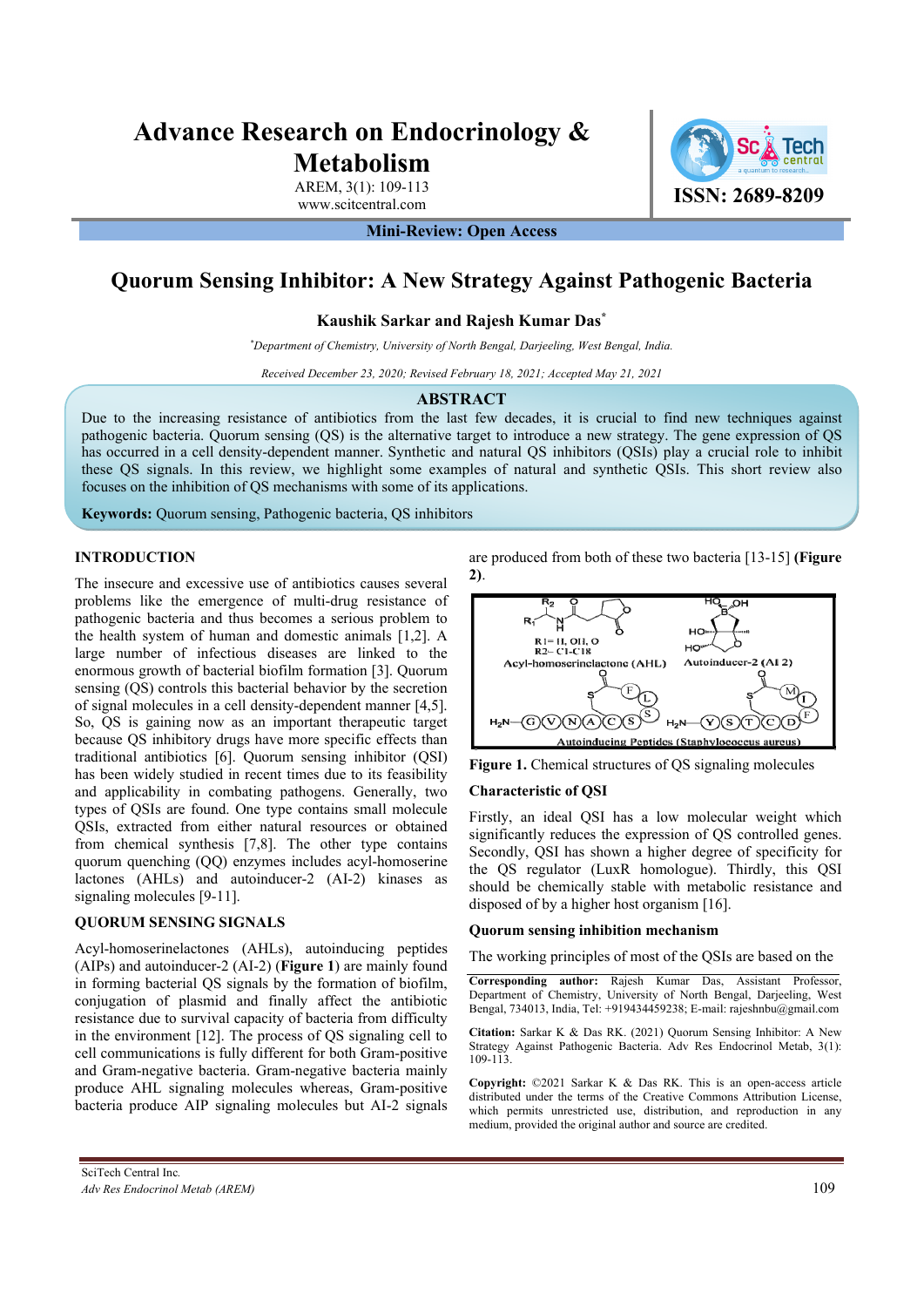following schemes [17].



**Figure 2.** Diagram of QSI selector (QSIS). (a) Exogenous supply of AHL signal activate an AHL receptor with LuxR homologue (QS R), which induces the expression of killing gene from a QS-regulated promoter ( $P_{Target}$ ) leading to cell death. (b) Presence of QSI block the receipt AHL signal and expression of the killing gene is now prevented, allowing for the growth of the screening bacterium.

# **Degrading QS signals**

Degradation of the QS signal can happen either by enzymatically or nonenzymatically. Generally, three types of enzymes are responsible to target AHL signals. AHL lactonase hydrolyzes ester bond (homoserine lactone ring) of AHL [6,18]. Acylase is another enzyme that degrades the AHL signal and forms homoserine lactone (HSL) and 3 oxodecanoic acid as major products [19]. Oxido-reductase is the third enzyme, responsible for QS signal degradation by degrading AHL [20].

#### **Biosynthesis of inhibited QS signal**

The suppression of AHL production can be occurred theoretically by hampering *S*-adenosylmethionine (SAM) biosynthesis or by inactivating synthase enzyme [6]. Some QSIs are generated by targeting LuxS. QSI activity to inhibit LuxS was first found by S-anhydroribosyl-L-homocysteine and S-homoribosyl-L-cysteine [21]. Recently, some potent small molecules are found that quenched S. mutans QS by inhibiting the peptidase activity of the ComA cassette [22].

# **Detected QS signal inhibition**

Detected QS signal can be inhibited by altering downstream signals of non-productive signal-receptor complexes. Computer-aided structural modification of known inhibitors is another possibility to improve QS inhibitory activity [6]. Some researchers also found non-AHL based pharmacophores that inhibit LuxR proteins [23,24].

# **Antibiotics as QS inhibitors**

There are many shreds of evidence for the use of antibiotics that target QS. Antibiotics such as azithromycin, ceftazidime, and ciprofloxacin also have QSI activity [6]. Zosteric acid (phenolic compound) is another compound that has inhibitory activity against Candida albicans [25]. Similarly, ursolic acid suppresses the biofilm formation of *E. coli, P. aeruginosa, Vibrio harveyi* [26].

# **EXAMPLE OF QSIS**

#### **Natural quorum sensing inhibitors**

Due to the co-existence of various plants and fungi with QS bacteria, they have evolved natural QSIs to reduce bacterial infection. Cyclic Sulphur compounds, halogenated furanones and penicillanic acid belong to this category [27-29].

#### **Plant-based QSI**

Garlic extracts with 4-nitropyridine-N-oxide have an inhibitory activity of QS activated virulence genes [30]. Chloroform and methanol extract of clove also have inhibitory activity towards QS signaling in E. coli [31]. Γamino butyric acid (GABA) produced form plants have promoted the AHL signal degradation by lactonase [32,33]. Pyrogallol came from Emblica Officinalis have antagonism activity against AI-2 [34]. Curcumin from Curcuma longa reduces the virulence genes expression of P. aeruginosa [35]. Furocoumarins, limonoids, and cinnamaldehyde derivatives also have QSI abilities [36,37]. Flavonoids such as kaempferol, apigenin, naringenin, and quercetin have various QSI activities [38].

# **Fungus based QSIs**

Antibiotics are produced as secondary metabolites from fungi. Since penicillin has quite an activity to control bacterial infections and thus act as QSI (1). Auricularia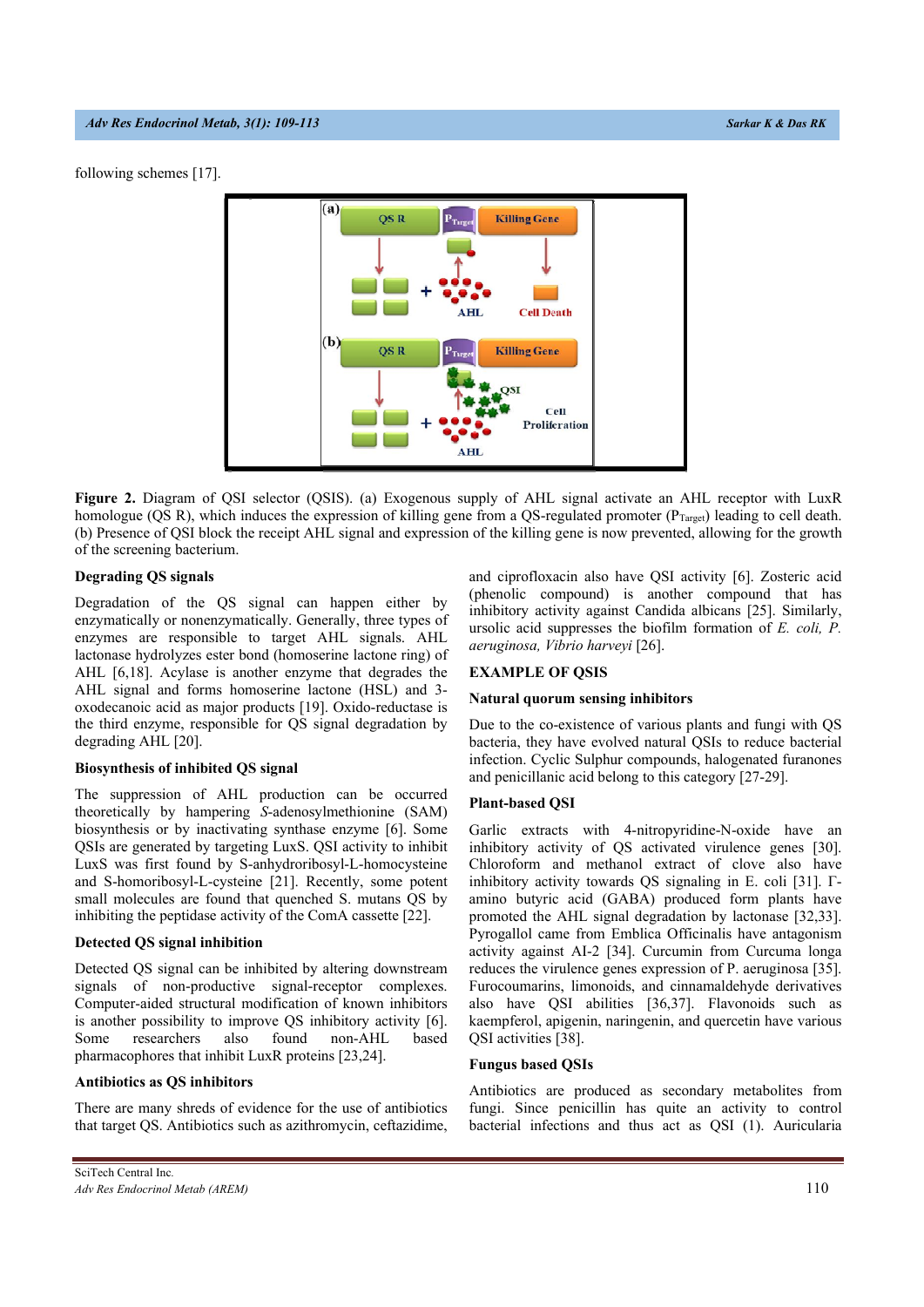# *Adv Res Endocrinol Metab, 3(1): 109-113 Sarkar K & Das RK*

auricular created natural pigments which have QSI activity to inhibit violacein production in C. violaceum [39].

# **Marine organism-based QSIs**

Delisea pulchra produced halogenated furanones which inhibit bacterial AHL signals of QS mediated activity. Cyanobacteria (marine organisms) also inhibit QS gene expression. Lyngbyoic acid and malyngolide (isolate from Lyngbya majuscule) also inhibit violacein production in C. violaceum and pyocyanin elastase production in P. aeruginosa [40,41]. In P. areuginosa, Malyngamide-C, and 8 epi-malygamide (extracted from L. majuscule) are also developed as QSI [42].

## **Synthetic quorum sensing inhibitors**

Substitution of C-3 atom by Sulphur in the acyl side chain of AHL created compounds that effectively block QS expression in both LasR and LuxR. Similarly, aryl substitution at the end of the side chain produced other successful QSIs [43]. The QSI potency of aryl AHL can be further increased by substituting the carbonyl group (C-1) of the side chain with the sulphonyl group [44].

# **APPLICATION OF QSIS**

QSI has a wide range of applications in various fields like the human health system, food industry. Hentzer et al. suggested that QSI can effectively reduce biofouling of surgical implants (caused by P. aeruginosa) on the surface device [45]. QS signal of Vibrio cholera is targeted by some QSI for developing cholera therapy [46]. The combined form of antibiotics with anti QS strategies can also develop some QSIs for medicinal treatment [6]. Endophytic QS inhibitors owing to biodegradable are more suitable for the food preservation industry [47].

#### **CONCLUSION**

In conclusion, QSI gives a new approach with promising activity in the battle against antibiotic-resistant pathogenic bacteria. Hence, combine the effect of QSI with antibiotics may be useful in clinical treatment. Though QSI has a wide range of applications in the enormous field, its production at a large scale is still a matter of great concern. In the future, we hope that more types of QSI will come as safe and suitable antimicrobial drugs.

#### **REFERENCES**

- 1. Kalia VC, Rani A, Lal S, Cheema S, Raut CP (2007) Combing databases reveal potential antibiotic producers. Expert Opin Drug Discov 2: 11-24.
- 2. Radic N, Strukelj B (2012) Endophytic fungi: The treasure chest of antibacterial substances. Phytomedicine 19: 1270-1284.
- 3. Lewis K (2007) Persister cells, dormancy, and infectious disease. Nat Rev Microbiol 5: 48-56.
- 4. Miller MB, Bassler BL (2001) Quorum sensing in bacteria. Annu. Rev. Microbiol. 55: 165-199.
- 5. Jayaraman A, Wood TK (2008) Bacterial quorum sensing: Signals, circuits, and implications for biofilms and disease. Ann Rev Biomed Eng 10: 145-167.
- 6. LaSarre B, Federle MJ (2013) Exploiting quorum sensing to confuse bacterial pathogens. Microbiol Mol Biol Rev 77: 73-111.
- 7. Kalia VC (2013) Quorum sensing inhibitors: An overview. Biotechnol Adv 31: 224-245.
- 8. Defoirdt T, Brackman G, Coenye T (2013) Quorum sensing inhibitors: How strong is the evidence? Trends Microbiol. 21: 619-624.
- 9. Dong YH, Zhang LH (2005) Quorum sensing, and quorum-quenching enzymes. J Microbiol 43: 101-109.
- 10. Czajkowski R, Jafra S (2009) Quenching of acylhomoserine lactone-dependent quorum sensing by enzymatic disruption of signal molecules. Acta Biochimica Polonica 56: 1-16.
- 11. Fetzner S (2015) Quorum quenching enzymes. J Biotechnol 201: 2-14.
- 12. Eickhoff MJ, Bassler BL (2018) Snapshot: Bacterial quorum sensing Cell 174(5): 1328.
- 13. Schuster M, Sexton DJ, Diggle SP, Peter E (2013) Acylhomoserine lactone quorum sensing: from evolution to application. Ann Rev Microbiol 67: 43-63.
- 14. Sturme MH, Kleerebezem MK, Nakayama J, Akkermans AD, Vaugha EE, et al. (2002) Cell to cell communication by autoinducing peptides in grampositive bacteria. Antonie Van Leeuwenhoek. 81: 233- 243.
- 15. Pereira CS, Thompson JA, Xavier KB (2013) AI-2 mediated signalling in bacteria. FEMS Microbiol Rev 37: 156-181.
- 16. Rasmussen TB, Givskov M (2006) Quorum sensing inhibitors: A bargain of effects. Microbiol 152: 895-904.
- 17. Sarkar K, Das RK (2019) A review on quorum sensing inhibitors. IJPSR. 10 (12): 5224-5233.
- 18. Dong YH, Wang LH, Xu JL, Zhang HB, Zhang XF, et al. (2001) Quenching quorum sensing-dependent bacterial infection by an N-acyl homoserine lactonase. Nature 411: 813-817.
- 19. Lin YH, Xu JL, Hu J, Wang LH, Ong SL, et al. (2003) Acyl-homoserine lactone acylase from Ralstonia strain XJ12B represents a novel and potent class of quorumquenching enzymes. Mol Microbiol 47: 849-860.
- 20. Bijtenhoorn P, Schipper C, Hornung C, Quitschau M, Grond S, et al. (2011) BpiB05: A novel metagenome-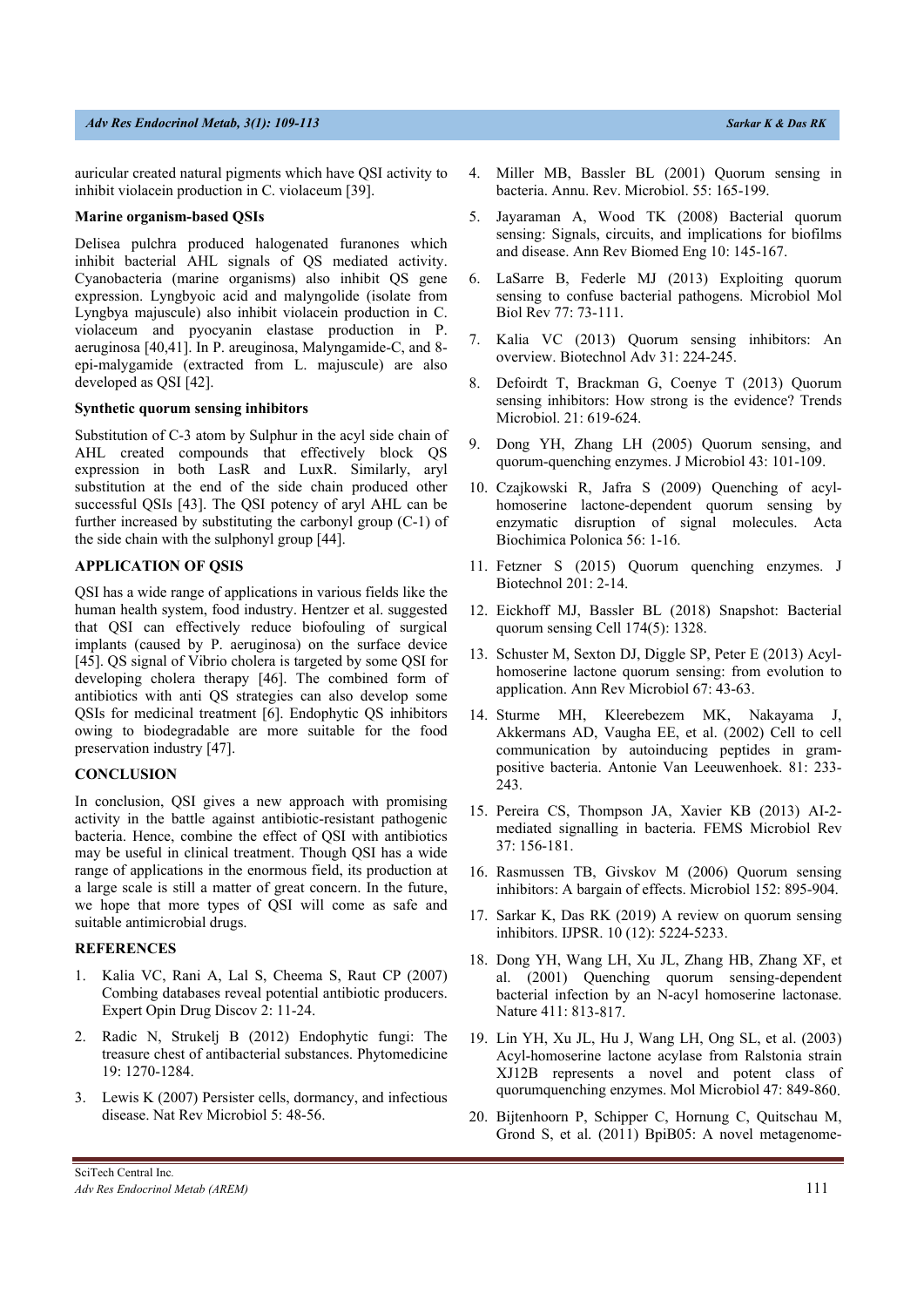# *Adv Res Endocrinol Metab, 3(1): 109-113 Sarkar K & Das RK*

derived hydrolase acting on N-acyl homoserine lactones. J Biotechnol 155: 86-94.

- 21. Alfaro JF, Zhang T, Wynn DP, Karschner EL, Zhou ZS (2004) Synthesis of LuxS inhibitors targeting bacterial cell-cell communication. Org Lett 6: 3043-3046.
- 22. Ishii S, Fukui K, Yokoshima S, Kumagai K, Beniyama Y, et al. (2017) High-throughput screening of small molecule inhibitors of the Streptococcus quorum-sensing signal pathway. Sci Rep 7: 4029.
- 23. Ishida T, Ikeda T, Takiguchi N, Kuroda A, Ohtake H, et al. (2007) Inhibition of quorum sensing in Pseudomonas aeruginosa by N-acyl cyclopentylamides. Appl Environ Microbiol 73: 3183-3188.
- 24. Soulere L, Sabbah M, Fontaine F, Queneau Y, Doutheau A (2010) LuxR-dependent quorum sensing: computeraided discovery of new inhibitors structurally unrelated to Nacylhomoserinelactones. Bioorg Med Chem Lett 20: 4355-4358.
- 25. Villa F, Cappitelli F (2013) Plant-derived bioactive compounds at sub-lethal concentrations: towards smart biocide-free antibiofilm strategies. Phytochem Rev 12: 245-254.
- 26. Ren D, Zuo R, Gonzalez Barrios AF, Bedzyk LA, Eldridge GR, et al. (2005) Differential gene expression for investigation of Escherichia coli biofilm inhibition by plant extract ursolic acid. Appl Environ Microbiol 71: 4022-4034.
- 27. Persson T, Hansen TH, Rasmussen TB, Skindersø MB, Givskov M, et al. (2005) Rational design and synthesis of new quorum-sensing inhibitors derived from acylated homoserine lactones and natural products from garlic, Org. Biomol.Chem 3 (2): 253-262.
- 28. Givskov M, De Nys R, Manefield M, Gram L, Maximilien R, et al. (1996) Eukaryotic interference with homoserine lactone-mediated prokaryotic signaling. J Bacteriol 178 (22): 6618-6622.
- 29. Rasmussen TB, Skindersoe ME, Bjarnsholt T, Phipps RK, Christensen KB, et al. (2005) Identity and effects of quorum-sensing inhibitors produced by Penicillium species, Microbiology 151 (5): 1325-1340.
- 30. Rasmussen TB, Bjarnsholt T, Skindersoe ME, Hentzer M, Kristoffersen P, et al. (2005) Screening for quorum sensing inhibitors (QSI) by use of a novel genetic system, the QSI selector, J. Bacteriol. 187 (5): 1799- 1814.
- 31. Krishnan T, Yin WF, Chan KG (2012) Inhibition of quorum sensing-controlled virulence factor production in Pseudomonas aeruginosa PAO1 by Ayurveda spice clove (Syzygium aromaticum) bud extract, Sensors 12 (4): 4016-4030.
- 32. Chevrot R, Rosen R, Haudecoeur E, Cirou A, Shelp BJ, et al. (2006) GABA controls the level of the quorumsensing signal in Agrobacterium tumefaciens. Proc Natl Acad Sci U S A 103: 7460-7464.
- 33. Zhang HB, Wang LH, Zhang LH (2002) Genetic control of quorum-sensing signal turnover in Agrobacterium tumefaciens. Proc Natl Acad Sci 99: 4638-4643.
- 34. Ni N, Choudhary G, Li M, Wang B (2008) Pyrogallol and its analogs can antagonize bacterial quorum sensing in Vibrio harveyi. Bioorg Med Chem Lett 18: 1567- 1572.
- 35. Rudrappa T, Bais HP (2008) Curcumin, a known phenolic from Curcuma longa, attenuates the virulence of Pseudomonas aeruginosa PAO1 in the whole plant and animal pathogenicity models. J Agric Food Chem 56: 1955-1962.
- 36. Lönn-Stensrud J, Petersen FC, Benneche T, Scheie AA (2007) Synthetic bromated furanone inhibits autoinducer-2-mediated communication and biofilm formation in oral streptococci. Oral Microbiol Immunol 22: 340-346.
- 37. Brackman G, Defoirdt T, Miyamoto C, Bossier P, Van Calenbergh S, et al. (2008) Cinnamaldehyde and cinnamaldehyde derivatives reduce virulence in Vibrio spp.by decreasing the DNA-binding activity of the quorum sensing response regulator LuxR. BMC Microbiol 8: 149.
- 38. Vikram A, Jayaprakasha GK, Jesudhasan PR, Pillai SD, Patil BS (2010) Suppression of bacterial cell-cell signaling, biofilm formation, and type III secretion system by citrus flavonoids Appl Microbiol 109: 515- 527.
- 39. Zhu H, He C-C, Chu QH (2011) Inhibition of quorum sensing in Chromobacterium violaceum by pigments extracted from Auricularia auricular. Lett Appl Microbiol 52: 269-274.
- 40. Dobretsov S, Teplitski M, Alagely A, Gunasekara SP, Paul VJ (2010) Malyngolide from the cyanobacteriumLyngbya majuscula interferes with quorum sensing circuitry. Environ Microbiol Rep 2: 739-744.
- 41. Kwan JC, Meickle T, Ladwa D, Teplitski M, Paul V, et al. (2011) Lyngbyoic acid, a "tagged" fatty acid from a marine cyanobacterium, disrupts quorum sensing in Pseudomonas aeruginosa. Mol Biosyst 7: 1205-1216.
- 42. Kwan JC, Teplitski M, Gunasekara SP, Paul VJ, Luesch H (2010) Isolation and biological evaluation of 8-epimalyngamide C from the Floridian marine cyanobacterium Lyngbyamajuscula. J Nat Prod 73: 463- 466.